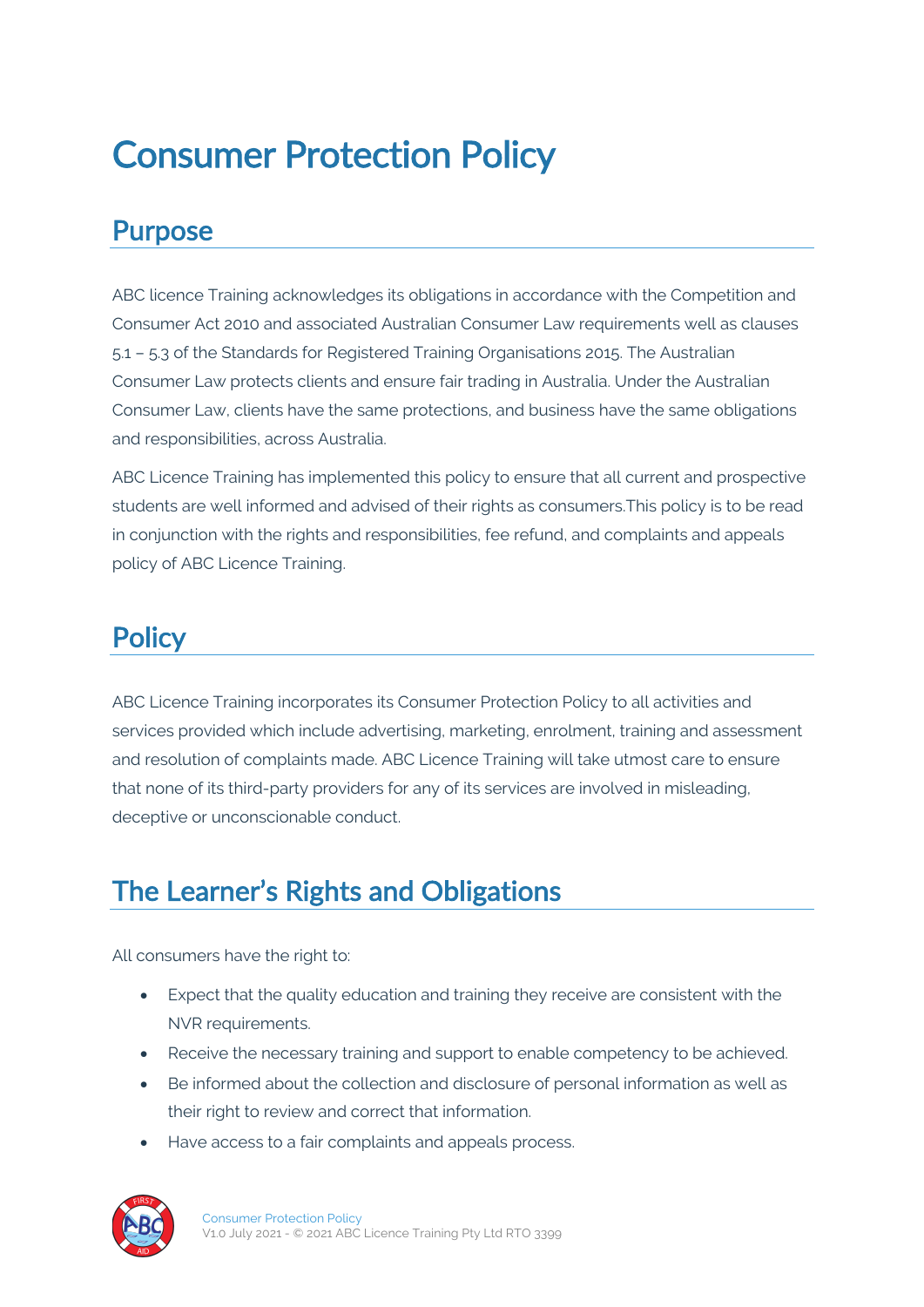Consumers have an obligation to:

- Provide accurate information to ABC Licence Training
- Behave in an ethical and responsible manner
- Abide by the student conduct requirements of ABC Licence Training.

### ABC License Training Obligations

ABC Licence Training has obligations, including but not limited to:

- Provide accurate information to all its clients and third parties
- Provide quality training and support necessary to allow students to achieve competency as well as good learning journey
- Ensure that all staff including authorised third parties meet the public expectations of ethical behaviour at all times. and in all its activities undertaken on behalf of ABC Licence Training
- Has established a fair and easily accessible complaints and appeals process
- Has process and procedures in place to protect consumer's personal information/

#### Procedure

If an individual feels that ABC Licence Training or its delegate has breached its obligations under the policy, he/she will be encouraged to make a complaint as per the complaints and appeals policy. ABC Licence will investigate the matter and reach a resolution within a reasonable time frame. The complainant will be advised of the decision in writing. All information collected pertaining to the complaint will be kept confidential and in accordance with the Privacy Act 1988 as well as the records management policy of ABC Licence Training. If the complainant is not satisfied with the resolution, then they may escalate the matter to the Consumer Protection Agency in the relevant jurisdiction:

Alternatively, a complaint may also be lodged with the ASQA complaints handing service for complaints against RTOs:

Australian Skills Quality Authority

asqa.gov.au

Phone: 1300 701 801